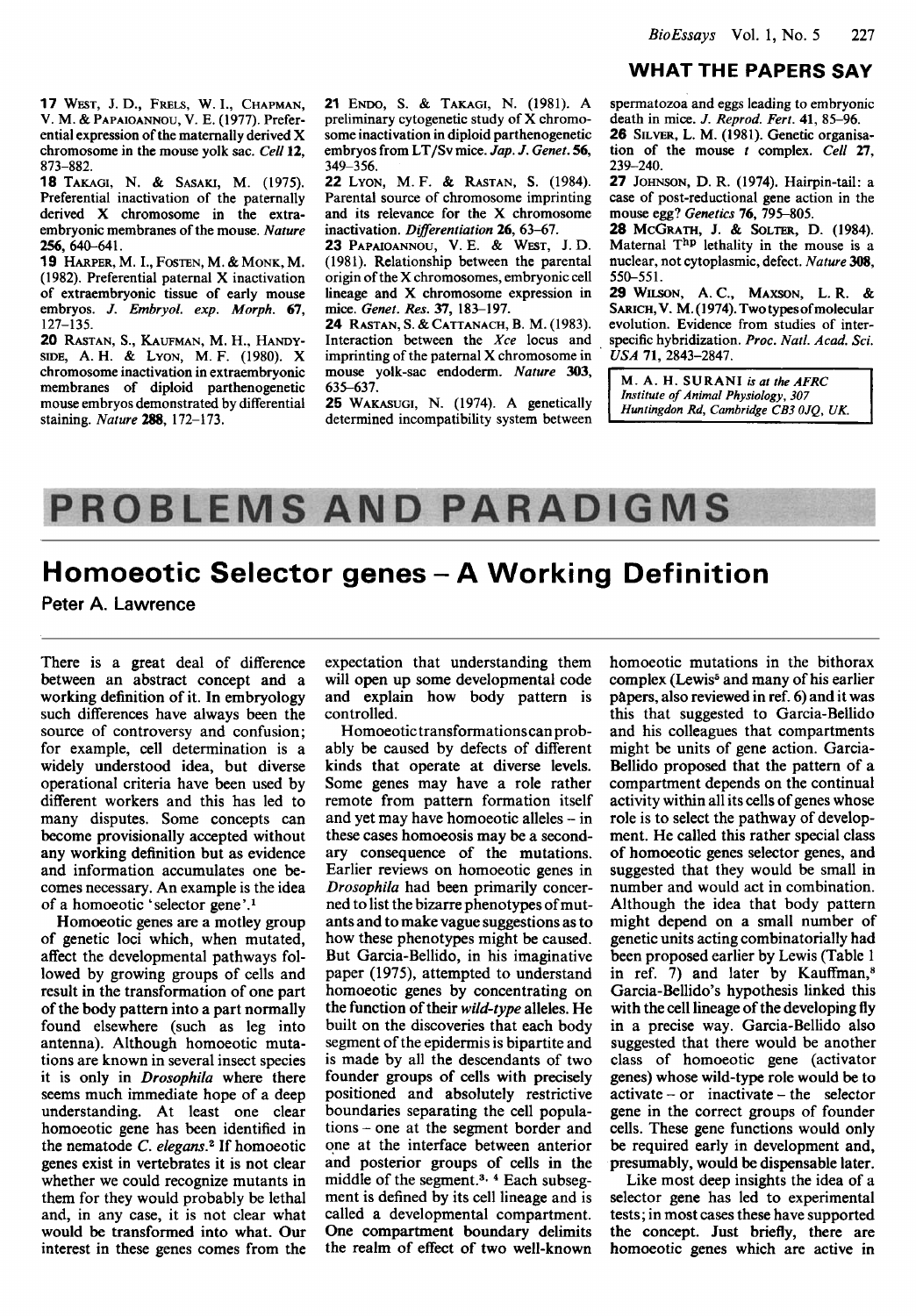## **PROBLEMS AND PARADIGMS**



**Fig. 1.** *An abdominal homoeotic segment transformation produced by inappropriate expression ofa selector gene. On the [eft is shown a male wild-type fruit fly; on the right, a malefly carrying the dominant mutation*  **Mcp (Miscadestral pigmentation),5** *which produces a fiirth abdominal segment phenotype in the fourth abdominal segment.* 

groups of compartments and their products are required for normal development of pattern in those compartments only. These genes appear to work in a combination which we call the 'genetic address'.<sup>9</sup> For example, two genes of the Antennapedia complex1o *Antp+* and *Scr+* appear to combine with *Ubx+*  (from the bithorax complex) to direct the proper development of the thoracic segments. If a 'nonsense' combination of these genes, that is not found anywhere in the wild-type fly, is generated artificially the body pattern made in that region is found to be a messy mixture of the pattern specified by related genetic addresses.<sup>11</sup> Candidates for selector genes are the elements of the bithorax and Antennapedia complexes, *engrailed,* and some of the sex determining genes (the latter reviewed in reference 12). **A** selector gene-mediated transformation is shown in Figure 1. However, there are a large number of other homoeotic genes (e.g. *Polycomb, trithorax* and *wingless)* which are less well understood and it is clear that we now need a working definition to enable us to classify them. This should clarify thinking about these genes and be useful in practise; when a decision to clone a homoeotic gene is made, it makes sense to try to deduce the type of gene first, as many men-and-women lab-years will be committed before that gene is understood. Garcia-Bellido<sup>1</sup> did not explicitly provide a working definition for a selector gene, but now that we know more I suggest the following three criteria which have the advantage that they can be easily tested. A selector gene should be

(I) homoeotic,

(2) required only in a subset of developmental compartments,

(3) required throughout much of development.

Consider the application of these criteria to *Ubx+.* By genetic tests this gene is required in parts of the thorax and abdomen but not in the head. The gene is transcribed in a specific subset of segments.13 Removal of *Ubx+* from cells in these specific parts at different stages results in homoeotic transformation which shows that gene function is necessary until late in development. Removal of *Ubx<sup>+</sup>* from parts where it is not required (like the first thoracic segment or the head) has, of course, no effect (reviewed in reference 6). Similar experiments show that *Amp+* fits these criteria and that this gene is also required only in some mouthpart segments and in the thorax and abdomen.<sup>10, 14, 15</sup>

Note that the criteria do not include the requirement that removal of the gene results in a perfect transformation. Such a requirement would not be sensible because, as we have seen, removal of a selector gene can produce an unnatural 'nonsense' combination. Consider *engrailed*<sup>+</sup>. This gene is required in posterior compartments but not anterior ones and is required throughout development.<sup>16</sup> Posterior

clones of cells homozygous for the strongest alleles available do not give **a**  perfect transformation to anterior.<sup>17, 18</sup> This could be because *engrailed+,* and one or more other selector genes active only in posterior compartments, would be together required to give the complete genetic address for 'posterior'. Or, it could be because these mutant alleles still leave other parts of the *engrailed+*  gene intact. In practise it is not easy to find out which of these alternatives is true and therefore such matters should not be part of an operational definition.

These criteria can be applied to other genes. For example, *transformer+* is required in the female somatic cells but not in the germ cells (which could be regarded as the first compartment to be defined in the developing egg) nor anywhere in the male. It decides between alternate paths of development and therefore could be described as homoeotic. It is required until late in development<sup>12</sup> and is therefore a selector gene. By contrast, *extra sex combs+* is probably required everywhere and the requirement is almost exclusively limited to early development.<sup>19</sup> It is not therefore a selector gene and could be called an activator gene. The *Polycomb+* gene is required until late in development but the phenotype of mutant larvae suggests it is required everywhere. It is also probably not a selector gene.

There may be many other selector genes, some unidentified, some described but unrecognized. There may be selector genes responsible for differences between dorsal and ventral ectoderm, between mesoderm and ectoderm and between other portions of the body pattern. **I** hope these working criteria, which may well be superseded when we know more, will help us identify these missing selector genes.

#### **REFER EN** *C* **ES**

**1 GARCIA-BELLIDO, A. (1975). Genetic con**trol **of wing disc development in** *Drosophila.*  **In** *Cell Patterning* **(ed. S. Brenner). Associated Scientific Publishers. Amsterdam, Oxford, New** York. *Ciba Foundation* Sym*posium 29, 161-182.* 

*2* GREENWALD, I., STERNBERG, P.W. & HORVITZ, H. R. *(1983).* **The** *Iin-12* **locus specifies cell fates in** *Caenorhabditis elegans. Cell* 34, **435444.** 

**3** GARCIA-BELLIW, **A.,** RIFQLL, P. & MORATA, G. **(1973). Developmental compartmentalization** of **the wing disk of**  *Drosophila. Nature New Biol. 245, 251- 253.* 

**4** LAWRENCE, P.**A.** *(1973).* **Clonal analysis of segment development in** *Oncopeltus*  **(Hemiptera).** *J. Embryol. Exp. Morph. 30, 681-699.* 

**5** LEWIS, E. **B. (1978). A gene complex**